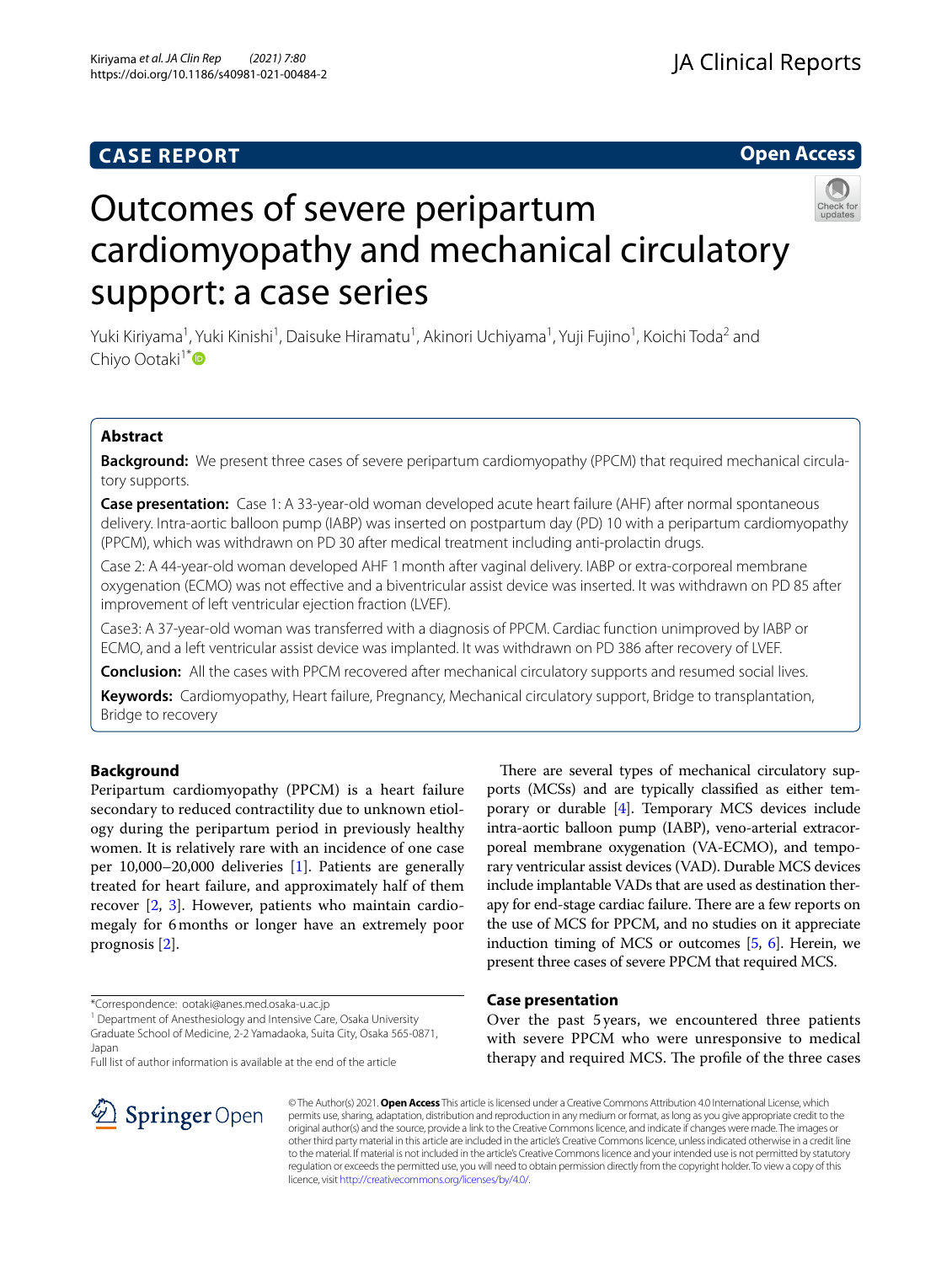who required MCSs are presented in Table [1,](#page-1-0) treatment details in Table [2](#page-2-0), and cardiac data in Table [3.](#page-2-1)

#### **Case 1**

A 33-year-old woman (G1P1; height, 156cm; weight, 46kg) without a signifcant medical history developed malaise on postpartum day 7 after normal spontaneous delivery. Her symptom was dyspnea and felling chill when she was referred to cardiology on postpartum day 10. At the time of the cardiology, BNP 930pg/ml, echocardiography showed LVEF 24%, LVDd/Ds 63/58mm, moderate mitral regurgitation, blood samples showed mildly elevated liver enzymes and metabolic acidosis. Acute heart failure associated with PPCM was suspected. Myocardial biopsy and coronary angiography were performed, and coronary artery stenosis was excluded. Inotropes, diuretics, and an IABP were inserted on the same day (INTERMAX profle 2). Her hemodynamics was stabilized, but his heart failure worsened with fever, and he was transported to our hospital for LVAD induction on postpartum day 16. At our hospital, with the use of continuous hemodiafltration, inotropes, and anti-prolactin drugs, the cardiac function LVEF recovered to 30%, CO  $2.3$  L/min. IABP was withdrawn postpartum day 30. The patient was discharged from the intensive care unit with medical treatment.

#### **Case 2**

A 44-year-old woman (G5P5; height, 151 cm; weight, 56 kg) with left bundle branch block developed acute heart failure and acute pulmonary edema postpartum day 25 after normal vaginal delivery of her ffth child. She was diagnosed PPCM and medical treatment was started with catecholamines, diuretics, and anti-prolactin drugs and fluid restriction. The patient was hemodynamically stabilized with diuretics and inotropes. Postpartum day 43, her symptoms worsened due to noninfectious fever and developed cardiac shock with LVEF of 22% and LVEDd of 67 mm and CO 2.16 L/min. Postpartum day 44, IABP was induced, but the shock status unchanged, PCPS was introduced and transported to our hospital. IABP and VA-ECMO were started. Based on the indication for cardiac transplantation (INTER-MAX profle 1) and marked pulmonary edema, the extracorporeal biventricular assist device was inserted postpartum day 45. Subsequently, LVEF improved to 40% and CO 3.47 L/min; therefore, the right ventricular assist device was withdrawn postpartum day 71 and cardiac resynchronization therapy defbrillator (CRT-D) with biventricular pacing was initiated for residual heart failure. Postpartum day 85, the left ventricular assist device (LVAD) was withdrawn, and the patient was discharged from the intensive care unit.

## **Case 3**

A 37-year-old woman (G1P1; height, 158 cm; weight, 78 kg) without a significant medical history was referred to our hospital with a diagnosis of PPCM. Postpartum day 4, she developed dyspnea with lower leg edema, shock, and LVEF was 33% (INTERMAX profile 1). Medical treatment was started with inotropes and diuretics for heart failure. Subsequently, LVEF reduced to 20%, LVEDd was 69 mm, and mitral regurgitation worsened. IABP, VA-ECMO, and anti-prolactin therapy were started on postpartum day 7. However, congestion progressed with dilation of the left ventricle and left ventricular vent was inserted on postpartum day 11, which resulted in improvement of congestion. Postpartum day 19, VA-ECMO was stopped due to thrombus in its circulation, and at this time the LVEF was 35% and CO 4.76 L/min. Postpartum day 23, we had no choice but to removed IABP and continued medical treatment. However, the cardiac dysfunction could not be controlled and the patient needed IABP again, postpartum day 118. Postpartum day 129, the implantable LVAD was implanted and mitral valve replacement was performed. Postpartum day 386, LVEF recovered to 55% and CO 4.36 L/min, and the LVAD was withdrawn and the patient was discharged from the hospital.

<span id="page-1-0"></span>

|  | <b>Table 1</b> Profiles of 3 cases |  |  |  |
|--|------------------------------------|--|--|--|
|--|------------------------------------|--|--|--|

|                          | Case 1            | Case 2            | Case 3            |
|--------------------------|-------------------|-------------------|-------------------|
| Age of PPCM onset, years | 33                | 44                | 37                |
| BMI, $kg/m2$             | 18.9              | 24.5              | 28.4              |
| Pregnancy history        | Gravida 1, Para 1 | Gravida 5, Para 5 | Gravida 1, Para 1 |
| Family history           | None              | None              | Mother: DCM       |
| Delivery                 | Vaginal           | Vaginal           | Vaginal           |
|                          | Single-fetal      | Single-fetal      | Single-fetal      |

*PPCM* peripartum cardiomyopathy, *BMI* body mass index, *DCM* dilated cardiomyopathy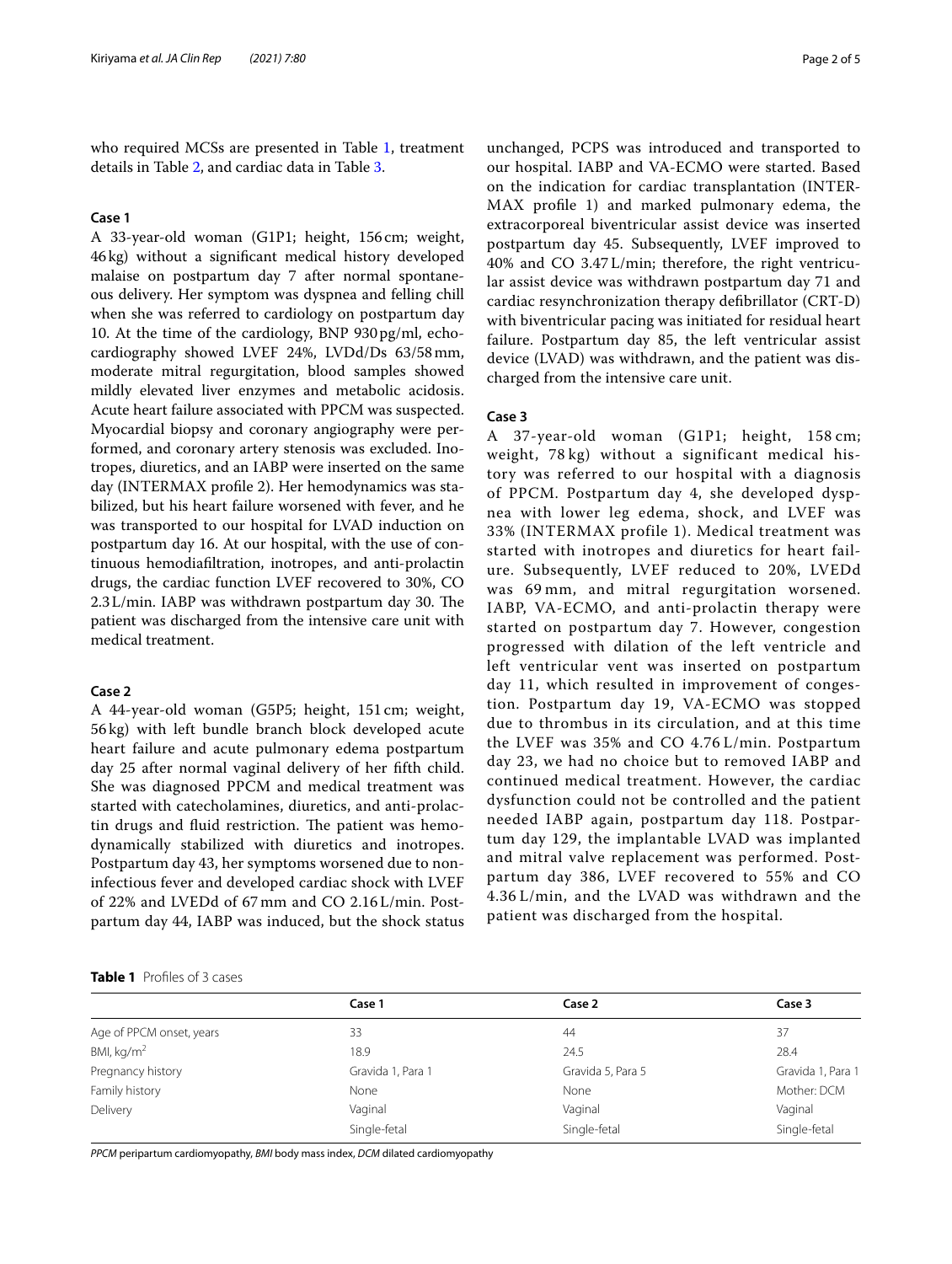## <span id="page-2-0"></span>**Table 2** Treatment details of 3 cases

|  |  |  | r ay |
|--|--|--|------|
|  |  |  |      |
|  |  |  |      |

|                                           | Case 1          | Case 2                                     | Case 3                                          |
|-------------------------------------------|-----------------|--------------------------------------------|-------------------------------------------------|
| Onset (postpartum)                        | PD <sub>7</sub> | PD 25                                      | PD <sub>4</sub>                                 |
| Bromocriptine                             | O               | O                                          | O                                               |
| <b>MCS</b>                                | <b>IABP</b>     | <b>IABPs</b><br>VA-ECMO<br>Temporary-BiVAD | <b>IABP</b><br>VA-ECMO<br>LVvent<br><b>LVAD</b> |
| IABP, VA-ECMO implantation after onset    | 3 day (PD 10)   | 19 days (PD 44)                            | 3 days (PD 7)                                   |
| VAD implantation after onset              |                 | 20 days (PD 45)                            | 125 days (PD 129)                               |
| MCS outcome                               | Withdrawal      | Withdrawal                                 | Withdrawal                                      |
| MCS implant duration (MCS withdrawal day) | 20 days (PD 30) | 41 days (PD 85)                            | 286 days (PD 386)                               |
| Outcome                                   | Survival        | Survival                                   | Survival                                        |

*MCS* mechanical circulatory support, *IABP* intra-aortic balloon pump, *VA-ECMO* veno-arterial extracorporeal membrane oxygenation, *BiVAD* biventricular assist device, *VA-ECMO* veno-arterial extracorporeal membrane oxygenation, *LVAD* left ventricular assist device, *PD* postpartum day

## **Discussion**

The diagnosis of PPCM is based on the following Demakis criteria: new symptoms of heart failure 1 month before and within 5 months after delivery; no history of heart disease; no other causes of heart failure; and positive echocardiographic findings (LVEF < 45%, fractional shortening of left ventricular diameter, and  $FS < 30\%$ ) [[2](#page-4-1)]. The cause of PPCM remains unknown; however, there are several theories, such as genetic predisposition, viral infections, and inhibition of angiogenesis and cardiotoxicity by truncated prolactin [[2\]](#page-4-1). The risk factors of PPCM include multiple births, age > 30 years, eclampsia, obesity, and complicated gestational hypertension  $[1-3]$  $[1-3]$  $[1-3]$ . All patients in this report were over 30 years of age. PPCM is relatively rare in Japan but accounts for 3.9% of all maternal deaths [[1,](#page-4-0) [7\]](#page-4-6). Fortunately, cardiac function is expected to improve in PPCM compared to that in ischemic heart disease, and approximately half of patients with PPCM are expected to recover within 6 months [[2\]](#page-4-1). Poor prognostic factors for PPCM include LVEF < 30% and LVEDd > 60 mm; they indicate a reduced rate of improvement in left ventricular function and an increased risk of invasive treatments, transplantation, and death [[8\]](#page-4-7). All three patients who required MCS in this study had poor prognostic factors.

The first step in the treatment of PPCM is to treat it as general heart failure and arrhythmia. Additionally, prolactin inhibitor has been demonstrated to be efective. Prolactin inhibitor therapy was administered in all three cases in this study. Additionally, PPCM requires concomitant anticoagulation therapy due to the high incidence of thrombosis [[9\]](#page-4-8).

Although there are no clear criteria for inducing MCS for PPCM, NYHA III or IV, increased diuretic requirements, dependence on circulatory agonists, organ failure

<span id="page-2-1"></span>

|  |  | <b>Table 3</b> Pre- and post-MCS cardiac function |  |  |
|--|--|---------------------------------------------------|--|--|
|--|--|---------------------------------------------------|--|--|

|                                   | Case 1                   | Case 2                                     | Case 3                                          |
|-----------------------------------|--------------------------|--------------------------------------------|-------------------------------------------------|
| <b>MCS</b>                        | <b>IABP</b>              | <b>IABPs</b><br>VA-ECMO<br>Temporary-BiVAD | <b>IABP</b><br>VA-ECMO<br>LVvent<br><b>LVAD</b> |
| INTERMACS before MCS and symptoms | Profile 2                | Profile 1                                  | Profile1                                        |
| Pre-MCS LVEDd (mm)                | 63.2                     | 67                                         | 69                                              |
| Pre-MCS LVEF (%)                  | 19.4                     | 22                                         | 22                                              |
| Pre-MCS CO (L/min)                | $\overline{\phantom{0}}$ | 3.26                                       | 3.47 on PCPS, IABP                              |
| Pre-MCS PAP (s/d/m: mmHg)         | 16/10(13)                | 49/20 (27)                                 | 43/24 (32) on PCPS, IABP                        |
| Pre-MCS LVEDd (mm)                | 65                       | 46                                         |                                                 |
| Post-MCS LVEF (%)                 | 23                       | 32                                         | 56                                              |
| Post-MCS CO (L/min)               | 3.9                      | 4.52                                       | 4.36                                            |
| Pre-MCS PAP (s/d/m: mmHg)         | 21/6(13)                 | 21/11(15)                                  | 35/15(24)                                       |

*LVEF* left ventricular ejection fraction, *LVEDd* left ventricular end-diastolic diameter, *CO* cardiac output, *PAP* pulmonary atrial pressure, *MCS* mechanical circulatory support, *PCPS* percutaneous cardiopulmonary support, *IABP* intra-aortic balloon pump, *VA-ECMO* veno-arterial extracorporeal membrane oxygenation, *BiVAD* biventricular assist device, *LVAD* left ventricular assist device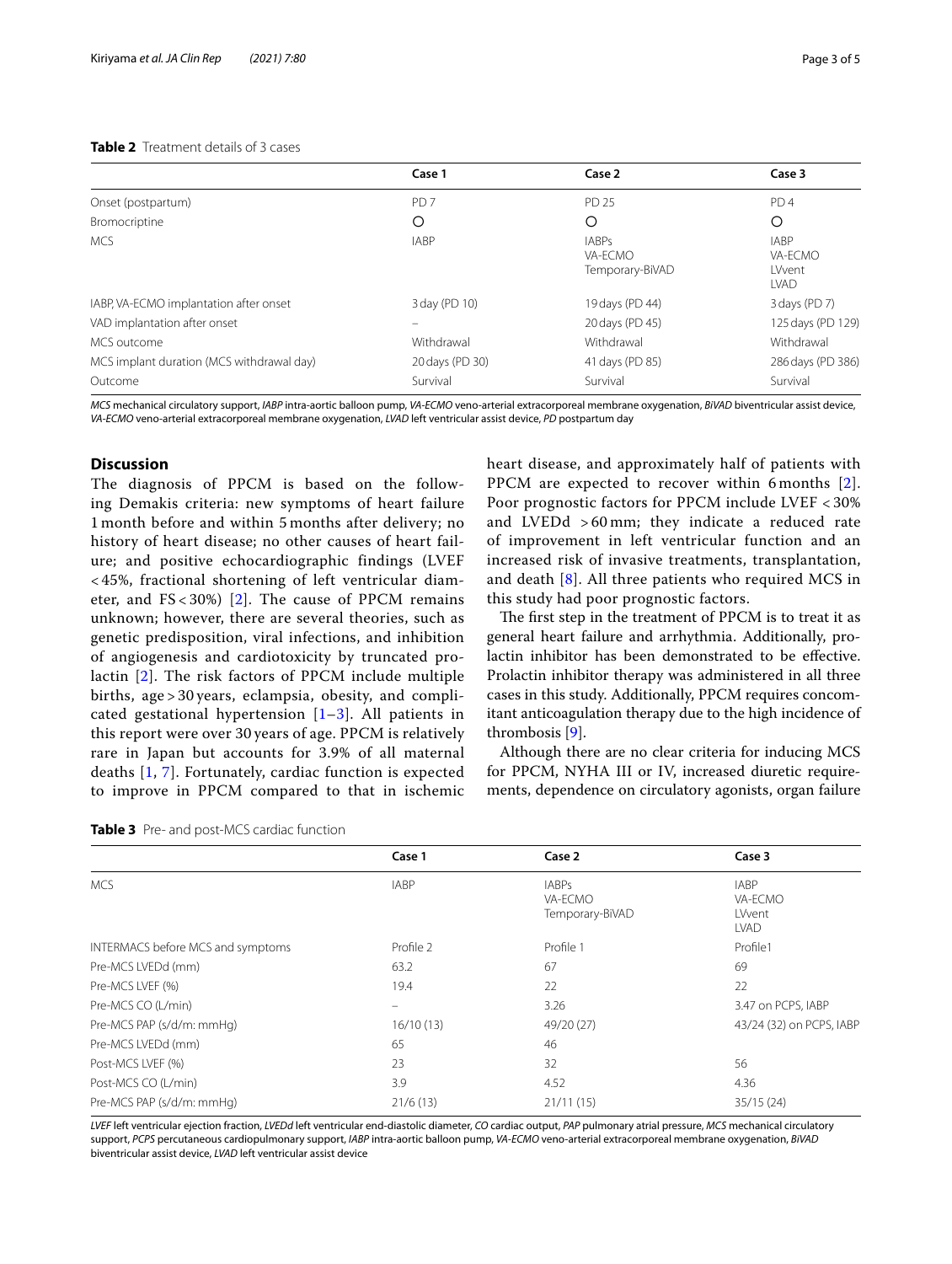#### <span id="page-3-0"></span>**Table 4** INTERMACS clinical profle [\[4\]](#page-4-3)

| Page 4 |  |
|--------|--|
|--------|--|

|                | Level Description                                                | Hemodynamic status                                                                                                                                                                        |
|----------------|------------------------------------------------------------------|-------------------------------------------------------------------------------------------------------------------------------------------------------------------------------------------|
|                | Critical cardiogenic shock, "crash and burn"                     | Persistent hypotension despite rapidly escalating inotropic support and even-<br>tually IABP, and critical organ hypoperfusion                                                            |
| 2              | Progressive decline on inotropic support, "sliding on inotropes" | Intravenous inotropic support with acceptable values of blood pressure and<br>continuing deterioration in nutrition, renal function, or fluid retention                                   |
| 3              | Stable but inotrope dependent, "dependent stability"             | Stability reached with mild to moderate doses of inotropes but demonstrating<br>failure to wean from them because of hypotension, worsening symptoms, or<br>progressive renal dysfunction |
| $\overline{4}$ | Resting symptoms, "frequent flyer"                               | Possible weaning of inotropes but experiencing recurrent relapses, usually fluid<br>retention                                                                                             |
| 5.             | Exertion intolerant, housebound                                  | Severe limited tolerance for activity, comfortable at rest with some volume<br>overload and often with some renal dysfunction                                                             |
| 6              | Exertion limited, "walking wounded"                              | Less severe limited tolerance for activity and lack of volume overload, fatique<br>easily                                                                                                 |
| 7              | Advanced NYHA III "symptoms, placeholder"                        | Patient without current or recent unstable fluid balance, NYHA class II or III                                                                                                            |

*INTERMACS* Interagency Registry for Mechanically Assisted Circulatory Support, *NYHA* New York Heart Association functional classifcation

due to poor perfusion, and LVEF <30% are considered to use MCS to stabilize their general condition [\[4](#page-4-3)]. INTERMACS is a US registry acquiring data on patients supported with FDA-approved MCS devices. Within INTERMACS, patients are classifed by their signs and symptoms into 7 clinical profles (1 is most severe and 7 is less severe, Table [4](#page-3-0)), and the INTERMACS profles provide guidance for the optimal timing of MCS implantation  $[10]$  $[10]$ . Basically, profile 1 cases are indicated for extracorporeal LVADs, and in profle 2, 3 cases are indicated for implantable LVADs [\[10](#page-4-9)]. Temporary circulatory procedures such as IABP, ECMO, and Impella are indicated in INTERMACS profles 1, 2, and 3 [\[10](#page-4-9)]. Profles 6 or 7 patients are, in general, considered too well for MCS.

In this reports, one patient was INTERMACS profle 2 and other were 1 at the time of MCS induction, and the profle 2 case induced IABP at the same day of cardiology visit before heart failure progress.

Traditionally, durable MCSs were reserved primarily for patients with end-stage heart failure who were deemed candidates for transplantation as "bridge to transplantation" and long-term destination therapy for non-transplant candidates in Japan and other countries with a shortage of transplant donors [[11,](#page-4-10) [12](#page-4-11)]. In contrast, VAD may be implanted for recovery of own heart function; subsequent withdrawal of VAD is called "bridge to recovery  $(BTR)$ " [13-[17\]](#page-4-13). By reducing the hemodynamic pre-load and resting the myocardium using an implanted VAD, the original cardiac function is restored and the VAD can be withdrawn. There are a few case reports of successful BTR using the LVAD in PPCM [[5](#page-4-4), [6\]](#page-4-5). Especially regarding to non-ischemic cardiomyopathy, a characteristic of patients with successful BTR is the early introduction to VAD support [[18](#page-4-14)]. In the BTR report on non-ischemic myocardium,

73% of patients who had an LVAD implanted within the frst 4 months of heart failure symptoms recovered, while no recovery was seen in subjects who had more than  $4$  months  $[18]$  $[18]$  $[18]$ . In this report, two cases requiring LVADs. In our case 3, IABP was introduced early, but it took a long time to introduce LVAD. The patient eventually recovered, but it took longer time for treatment than case 2 which induced LAVD within 4 months of onset, at 18 days after onset. Our observations suggest the possibility of improving recovery and prognosis in PPCM using early MCSs. Although the invasive nature of the LVAD surgery may raise the hurdle, the introduction of MCS for PPCM that does not respond to medical therapy should be done aggressively. PPCM that does not respond to medical therapy should be referred to a center with expertise in the management of MCS and patients with advanced PPCM heart failure.

## **Conclusion**

We presented three cases of severe PPCM that required MCS. All the patients survived and resumed their social lives.

#### **Abbreviations**

PPCM: Peripartum cardiomyopathy; MCS: Mechanical circulatory support; IABP: Intra-aortic balloon pump; PCPS: Percutaneous caidiopulmonary support; VA-ECMO: Veno-arterial extra-corporeal membrane oxygenation; BiVAD: Biventricular assist device; LVEF: Left ventricular ejection fraction; LVAD: Left ventricular assist device; VAD: Ventricular assist devices; LVEDd: Left ventricular end-diastolic diameter; CRT-D: Cardiac resynchronization therapy defbrillator; BTR: Bridge to recover; NYHA: New York Heart Association functional classifcation.

#### **Acknowledgements**

The authors would like to extend their gratitude to the patients, their family members, and the obstetricians and cardiologists of Osaka University.